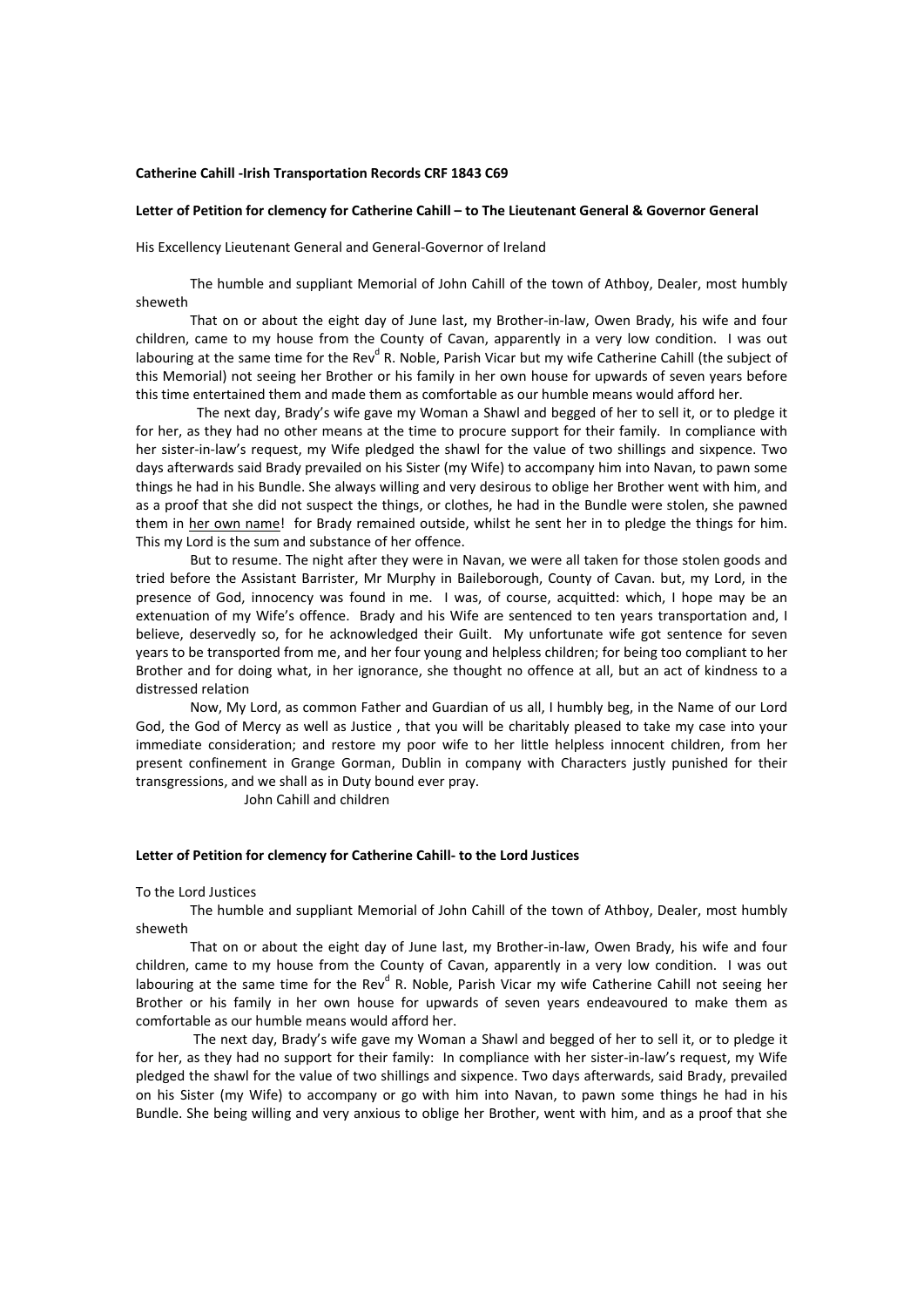did not suspect the things, or clothes, were stolen, she pawned them in her own name! For Brady did not go into the Pawn Office at all. This, my Lords, is the sum and substance of her offence.

The night after they were in Navan, we were all taken for these stolen goods and tried in Baileborough, County of Cavan, before the Assistant Barrister, Mr Murphy. Brady and his Wife are transported for ten years and, I believe, deservedly so, for he acknowledged that they were guilty. I was tried, but, before the Lord, innocency was found in me. I was therefore acquitted, which, I hope will be looked upon as an extenuation of my Wife's offence. My unfortunate wife was sentenced to be transported for seven years from me and her four young, helpless children for being compliant to her Brother and for doing what in her ignorance she thought no offence at all, but an act of kindness to her distressed relatives.

Now my Lord Justices, I pray you as Fathers, as Guardians and as Christians; yea, I humbly beg of [..] in the Name of our Lord God, the God of Justice and of Mercy, that you will be charitably pleased to take my case into your immediate consideration (as the Convicts will be soon leaving this country) and, that you will be pleased to release her; and send her to comfort her poor children: and we shall, all, old and young, whilst we live, as in duty bound, ever pray.

John Cahill and children

I believe the above statement to be correct. Robert Noble Vicar of Athboy August 18 1842

## **Notes at the side of the letters**

Catherine Cahill

Stealing Apparel

**June 1999** 

The goods were stolen in Cavan and found in the County of Meath: we can't say (as at present informed) when they were stolen and when found. I think it would be satisfactory to hear from Mr Murphy, his report of the evidence.

# $J$  G  $A(?)$ 9 Sept 42

Sept 24 1842 I think Mr Murphy should be applied to, to gain his report of the evidence.

J. G. A.

I have no doubt that the conclusion and sentence are right.

#### 23 Sept 1842

I think the law should take its course J. G. A. Gaoler informed do 24 Another Mem<sup>l</sup>annexed 19 Oct Confirm […..] Grange Gorman

I believe the above statement to be correct and the poor woman to have been used in her ignorance by her designing relatives Robert Noble Vicar of Athboy August 18 1842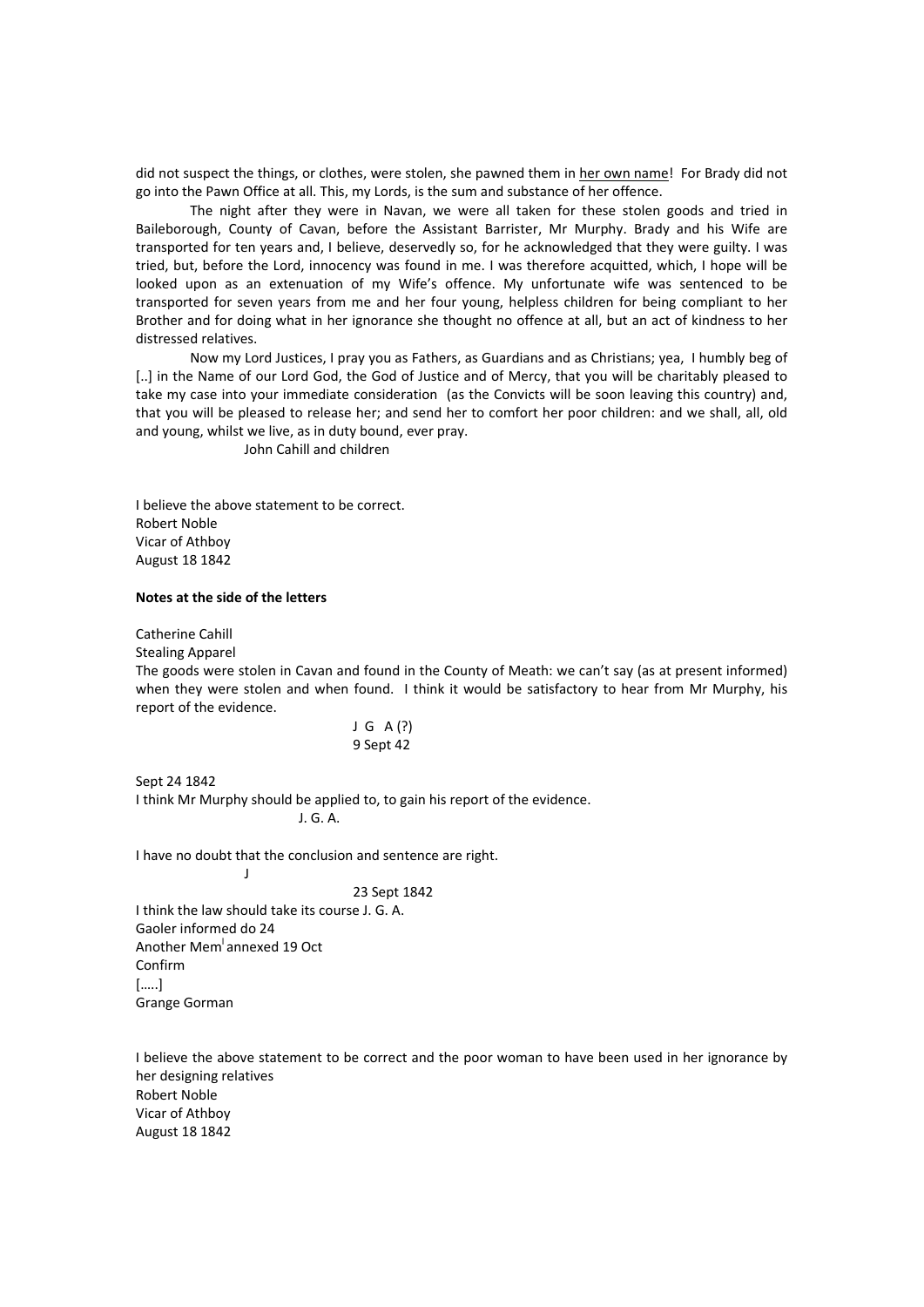$V$  and  $1842$ John Cahill And Catherine Cahill His Wife

My Lord,

In compliance with your Lordship's request, I have the honor to transmit my report of the trial of Catherine Cahill, a convict under sentence of transportation.

The convict and her husband were both tried before me at the last sessions of Cavan, for having received into their possession knowing them to be stolen, various articles of wearing apparel, the property of Mr Samuel Jones. The principal in the felony, a man named Owen Brady had previously pleaded guilty and sentenced to transportation. He is brother to Catherine Cahill.

The first witness (Mr Samuel Jones) deposed, that on the night of the 29<sup>th</sup> May, last, His House had been broken open and that a shawl – a mantle – a coat and various other articles were carried awav. The shawl and coat now produced, He positively identified as his property

John Carolin ( a constable) was next produced and stated that in consequence of some information He had received, He made search in the House where the Prisoners lodged at Athboy, for stolen property, and He there found a mantle ( which the Prosecutor identified as his property). The female Prisoner is sister to Owen Brady who has just pleaded guilty. Brady's wife claimed the articles as Her own – but Catherine Cahill acknowledged that she had pawned the coat at Mr Finnigan's pawn office.

John Martin – (the next witness). Stated that He was in the employment of Finnigan, the pawn broker, and that Catherine Cahill had pawned in the office and received 12 shillings for the coat now produced (and which was identified by the Prosecutor) She gave her name as Catherine Cahill, but stated her place of residence to be Rathmore.

Mr Shoulan?? Crawford (chief constable) then produced a shawl which He stated He had received from a man named Hall.

William Hall deposed that He had purchased this shawl now produced to Him on the last Saturday three weeks ago from the female Prisoner.

Upon the evidence the jury without hesitation found the female Prisoner guilty and acquitted her husband. It appeared to me to be a satisfactory verdict.

I have the honor to remain, my Lord, Your Lordships humble servant

 P.M. Murphy Assistant Barrister for Cavan 33 Baggst St

The Right Honorable Lord Elliot

The Queen Dublin September 16